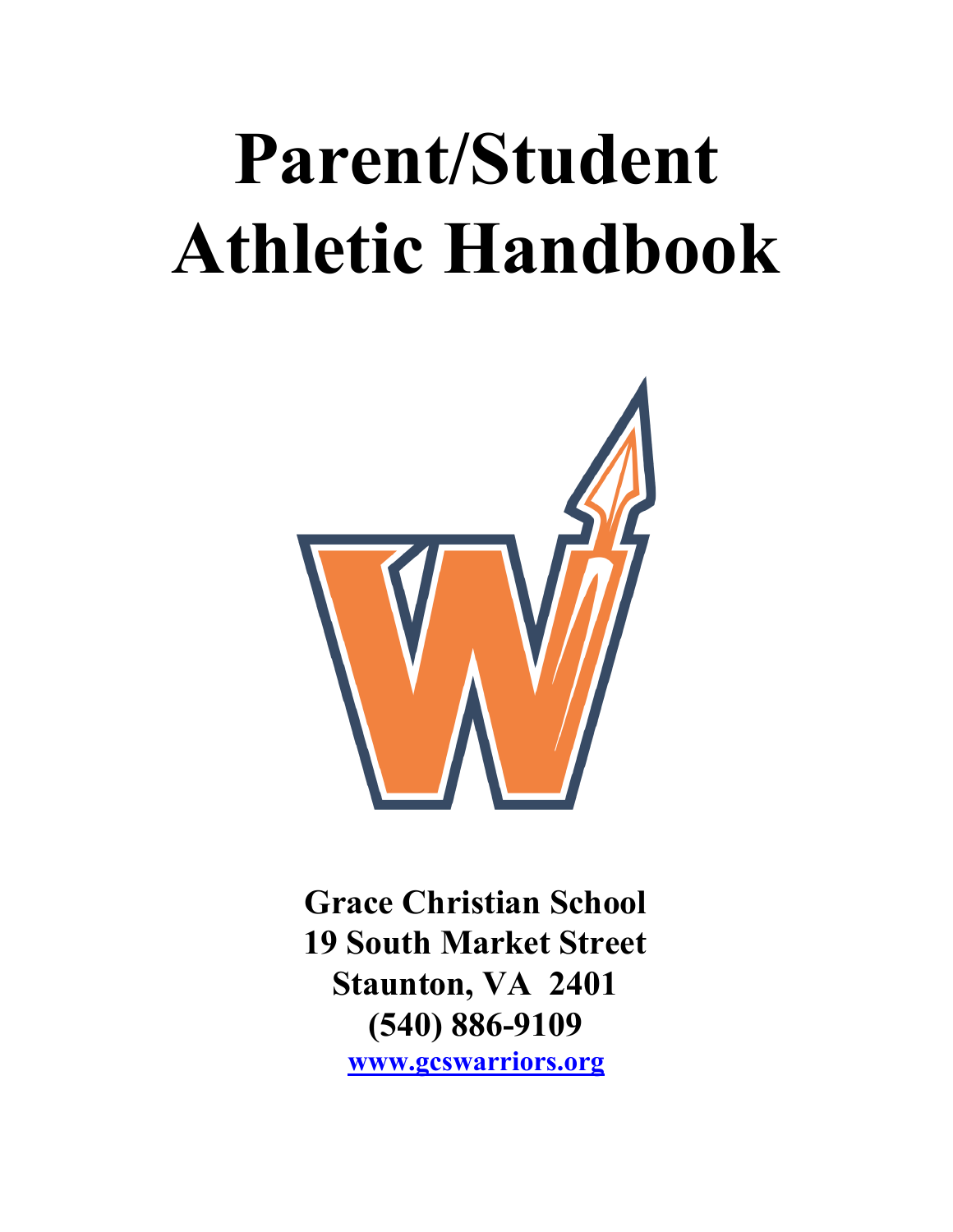## **TABLE OF CONTENTS**

| <b>Statement of Philosophy and Educational Goals</b> | $4 - 5$        |
|------------------------------------------------------|----------------|
| Introduction                                         | $\overline{4}$ |
| Sportsmanship Creed                                  | $4 - 5$        |
| <b>General Policies and Guidelines</b>               | $5-9$          |
| <b>Sports Offered</b>                                | 5              |
| <b>Athletic Conference Affiliation</b>               | 5-6            |
| <b>School Colors and Mascot</b>                      | 6              |
| Finances                                             | 6              |
| Guidelines for Structuring of Teams                  | $\sqrt{ }$     |
| Sign-Ups                                             | $\,8\,$        |
| <b>Season Start Dates</b>                            | $\,$ $\,$      |
| Playing Time                                         | 8              |
| Practices                                            | $\,$ 8 $\,$    |
| Commitment to Team                                   | 9              |
| Parent Communication with Coaches                    | 9              |
| <b>Requirements for Participation</b>                | $9-12$         |
| Eligibility                                          | $9-10$         |
| Practice and Game Attendance                         | 10             |
| Academics                                            | 11             |
| Game Day Attire                                      | 11             |
| <b>Medical Forms</b>                                 | 11             |
| Use of Tobacco, Alcohol, Drugs, or Profanity         | $11 - 12$      |
| Preseason Meeting                                    | 12             |
| <b>Commitment Form</b>                               | 12             |
| <b>Transportation</b>                                | $12 - 13$      |
| <b>Transportation to Practices</b>                   | 12             |
| <b>Away Games</b>                                    | $12 - 13$      |
| <b>Bus Behavior</b>                                  | 13             |
| Communication                                        | 14             |
| <b>Sports Packets</b>                                | 14             |
| Sports Update                                        | 14             |
| <b>GCS</b> Website                                   | 14             |
| Directions to Games                                  | 14             |
| <b>Team Pictures</b>                                 | 14             |
| <b>Concessions/Hospitality</b>                       | 14             |
| <b>Meals</b>                                         | 15             |
| <b>Team Managers</b>                                 | 15             |
| <b>Team Captains</b>                                 | 15             |
| <b>Senior Game</b>                                   | $15-16$        |
| <b>Sports Banquet</b>                                | 16             |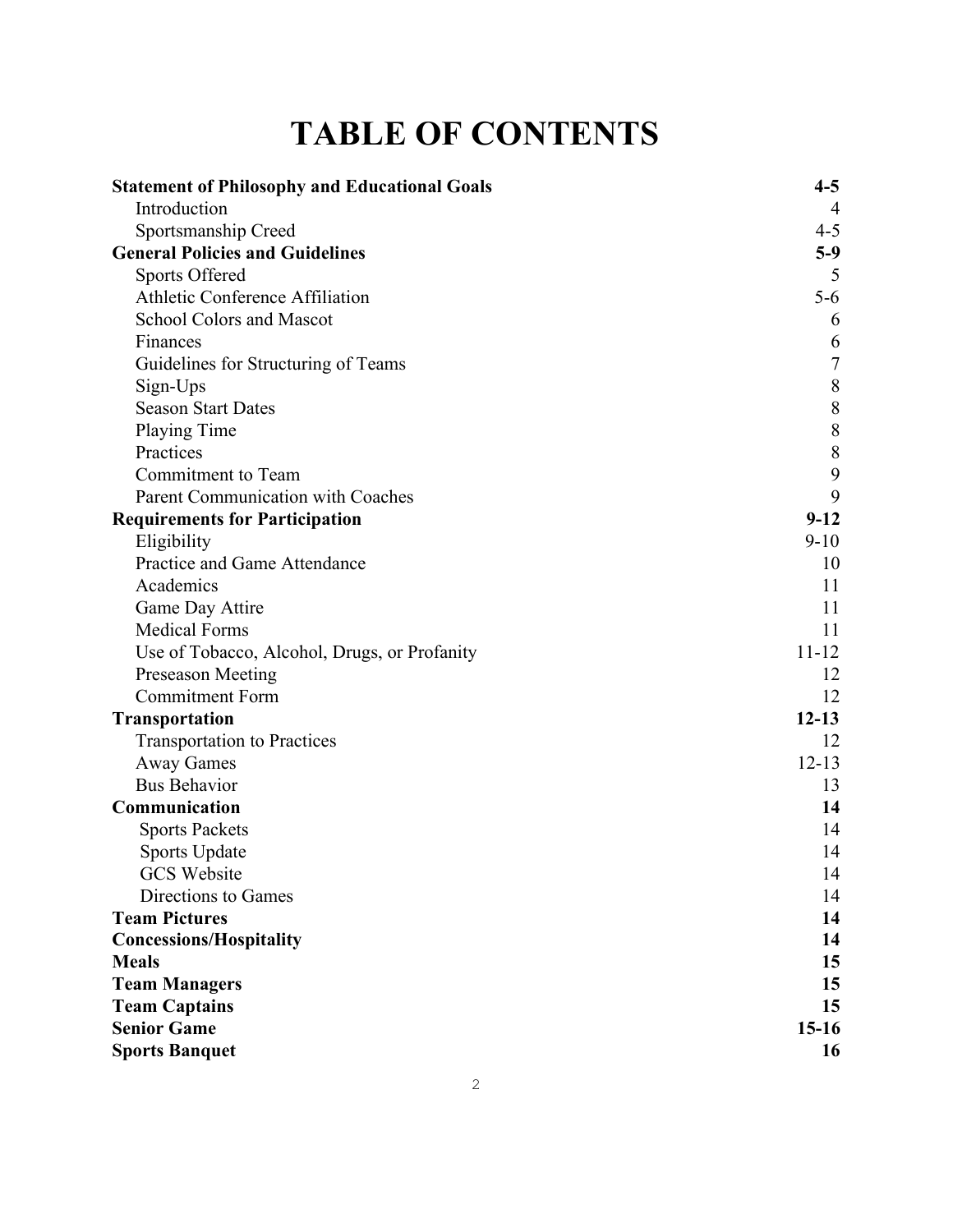| Presentations                       | 16      |
|-------------------------------------|---------|
| Varsity Letter Qualifications       | 16      |
| <b>Uniforms</b>                     | 17-18   |
| Purchase of Uniforms/Sports Apparel |         |
| <b>Uniform Guidelines</b>           | $17-18$ |
| <b>Inclement Weather Policy</b>     | 18      |
| Fields/Gym/Equipment                | 18-19   |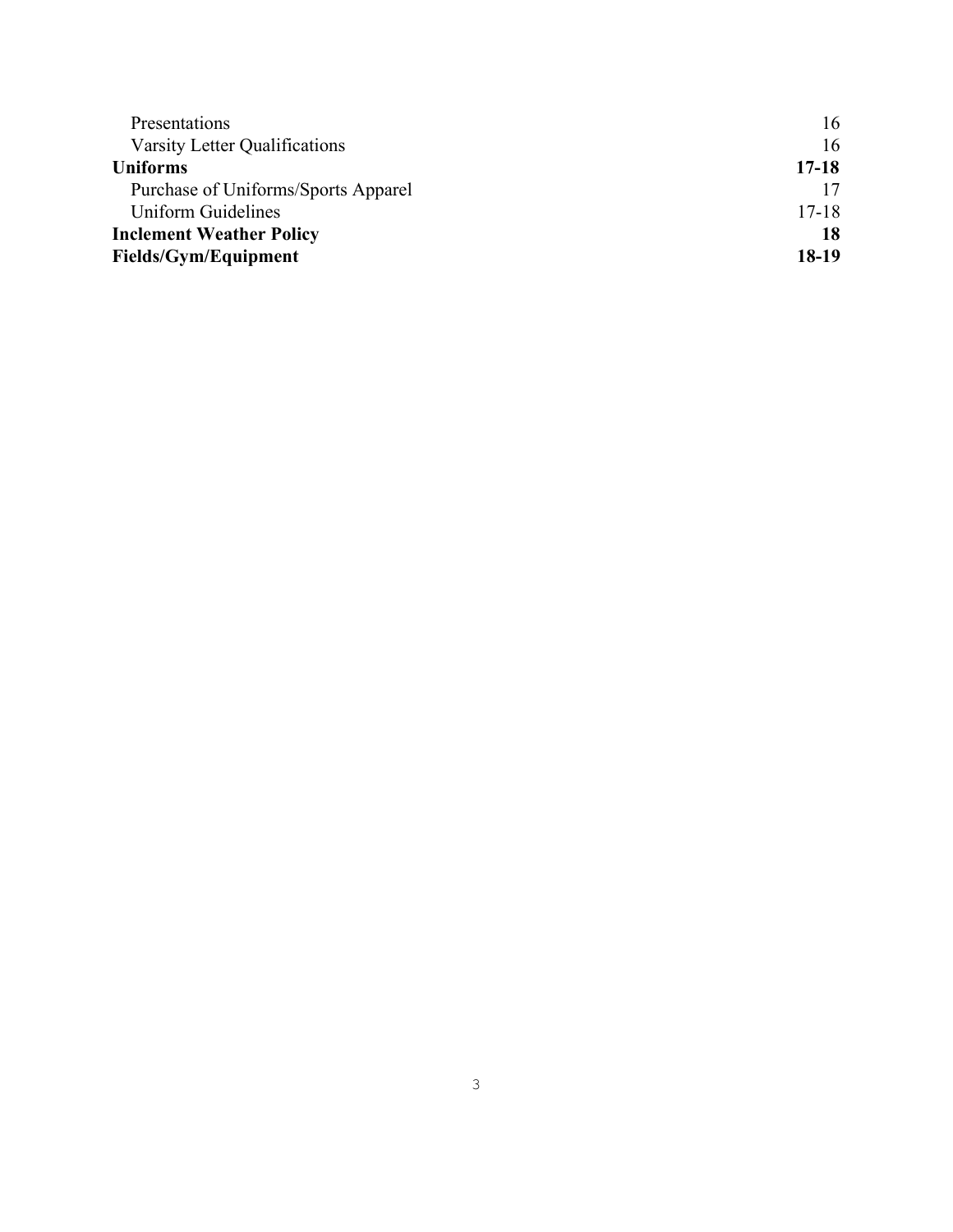### **STATEMENT OF PHILOSOPHY AND EDUCATIONAL GOALS**

#### **Introduction**

The athletic program at Grace Christian School is an extension of the larger educational program of the school. Sports provides an experiential basis to help develop in our students godly qualities such as self-discipline, endurance, self-control, diligence, sportsmanship, submission to authority, teamwork, and numerous other qualities under the godly oversight of the coaches. Sports can provide our students with "real life" experiences; with God's help, our goal is to see godly character developed in their lives through this program.

It is our experience that sports, because of its competitive nature, often brings out the worst in our sinful human nature. We must not be surprised when we see this less desirable aspect of human nature; however, it is in the context of these real life situations that we must recognize and capitalize on the opportunities as coaches and staff to role model, mentor and instruct our students in the godly qualities that can be taught in the face of adversity, winning and losing, discouragement, the need to endure, and the other highs and lows so common to sports.

While playing to win is a byproduct of our Christian value system, we must be committed to higher educational and character building goals if our program is to be successful. We, as role models, must remember at all times that winning and losing are not the primary goals. The outcome of the event is always in God's hands; how we compete and how, as teachers, we mentor our students is the dynamic that is in our realm of control. With God's help, we must always seek to retain this higher goal. If we ever become more concerned with our win/loss record than the building of godly character, we have lost our way as teachers and may do more harm than good to our stated cause. We have seen the dynamic of less than desirable attitudes in a coach trickle down to the athletes; such a reality is a sobering reminder to coaches of their sacred trust as those who can have a profound impact on the character development of our young people.

In all cases, how we conduct our sports program must reflect our basic missions statement as a school, which is *to assist Christian parents in providing a Christ-centered education designed to prepare our young people to know God and to live in obedience to His will for their lives.* If the sports program does not reflect the clear-cut distinctives of radical, Biblical faith, it may cause far more harm than good.

#### **Sportsmanship Creed**

The GCS sports creed follows:

*Let no unwholesome word proceed from your mouth, but only such a word as is good for edification according to the need of the moment, that it may give grace to those who hear. Ephesians 4:29*

Many would suggest this is too idealistic a standard for the rough and tumble world of sports. Regardless, it is the standard to which all who participate in the program – coaches, students,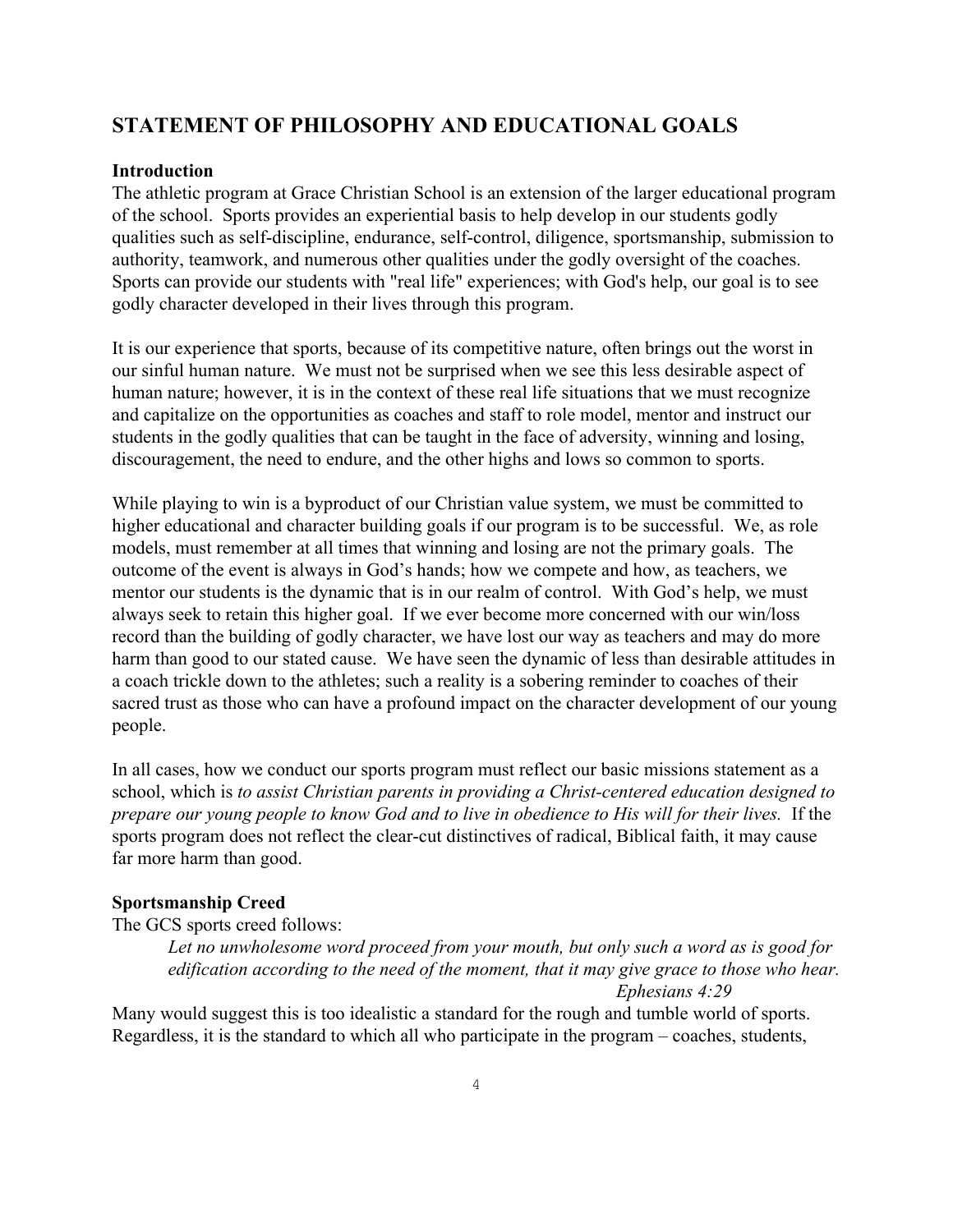parents and auxiliary staff – must be committed if they wish to be involved. We have determined that we will be committed to a higher standard of Christ rather than the commonly practiced standard of the world. If we do not strive to maintain such a standard by the grace of God, then we are settling for something far less than what would be Christ-pleasing or worthy of the label "Christian"

We ask for a commitment from all involved to have the attitude contained in Ephesians 4:29 in their attitude toward officials, the athletes and coaches, fans from other schools, and each other. Critical words spoken toward any are never pleasing to our Lord, nor do they ever have any constructive result. When there are concerns, those concerned should prayerfully approach others and humbly express their concerns. If necessary, constructive appeals can be made to the athletic director, the administrator, or even directly to the school board.

Much harm and negative influence can be avoided when all involved are committed to this directive given to all Christians by Paul.

## **GENERAL POLICIES AND GUIDELINES**

#### **Sports Offered**

The following sports are offered at Grace Christian School:

#### **FALL**

| Boys Soccer      | Varsity, Middle School (Coed), Junior (Coed) |
|------------------|----------------------------------------------|
| Girls Volleyball | Varsity, Junior Varsity, Middle School       |
|                  | Boys Cross Country Varsity, Middle School    |
|                  | Girls Cross Country Varsity, Middle School   |

#### **WINTER**

| <b>Boys Basketball</b> | Varsity, Junior Varsity, Middle School, Junior (3-5) |
|------------------------|------------------------------------------------------|
| Girls Basketball       | Varsity, Junior Varsity, Middle School, Junior (3-5) |
| Boys Wrestling         | Varsity                                              |

#### **SPRING**

| Girls Soccer  | Varsity, Middle School |
|---------------|------------------------|
| Boys Baseball | Varsity                |
| Coed Golf     | Varsity, Middle School |

#### **Athletic Conference Affiliation**

Grace Christian School is a member of several athletic conferences. The athletic directors from each member school meet several times a year to determine conference policy concerning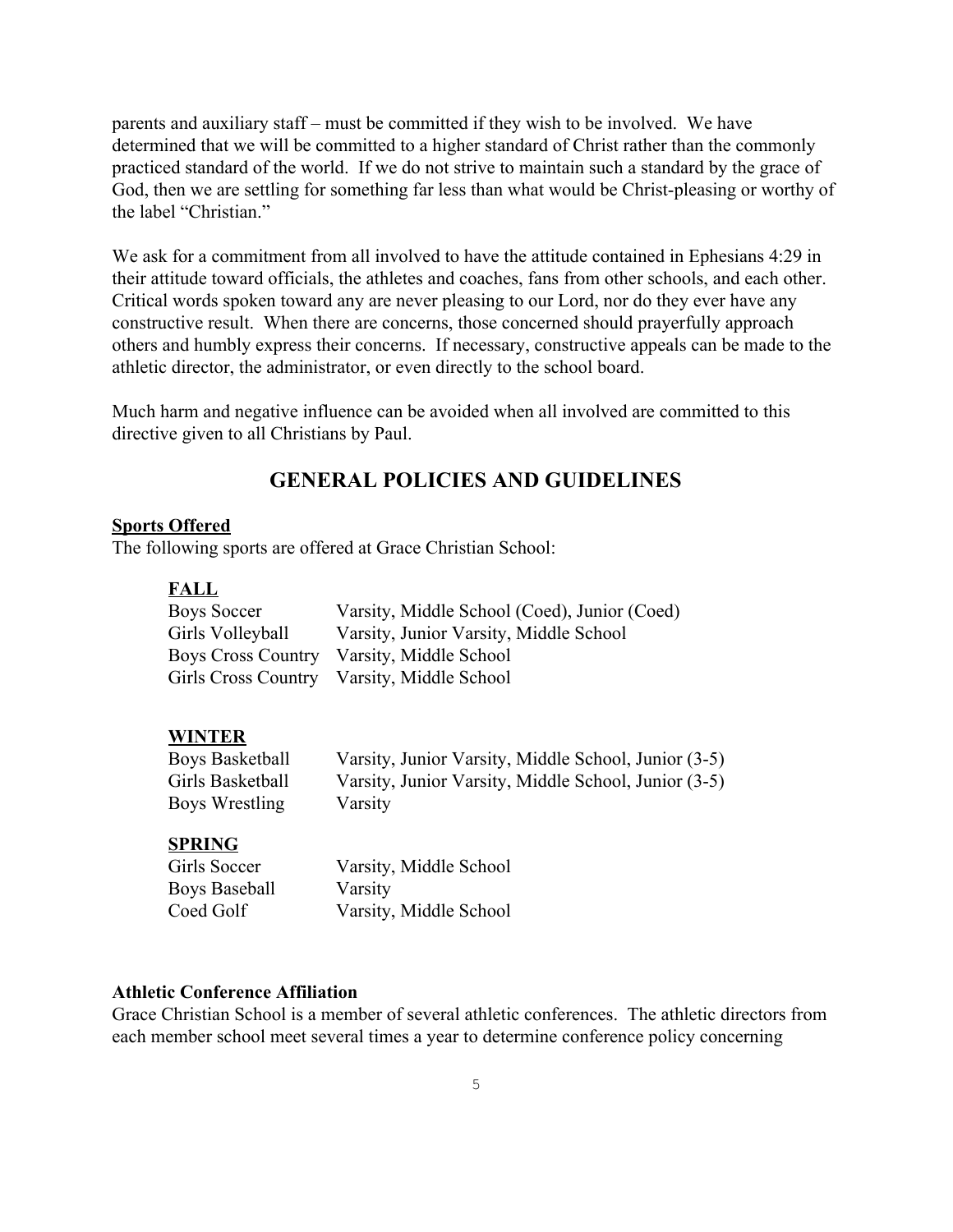scheduling, conference season and tournament play, and other issues concerning our athletic programs. The conferences are governed by written constitutions.

#### *Virginia Association of Christian Athletics (VACA)*

Grace is a member of VACA. Members of the south region of this conference include Christian Heritage Academy, Dayspring Christian Academy, Faith Christian Academy, Faith Christian School, Roanoke Valley Christian School, Smith Mountain Lake Christian Academy, Southwest VA HomeSchool, Temple Christian School, Timberlake Christian School, and Westover Christian Academy. In addition, members of the North Region of this conference include Blue Ridge Christian School, Mt. Carmel Christian Academy, Regents School, Ridgeview Christian School, Stuart Hall, United Christian Academy and Grace Christian. The conference provides competition for middle school, junior varsity, and varsity teams. Grace will compete in the VACA post-season tournament as our first priority.

#### *Virginia Independent Schools Athletic Association (VISAA)*

Grace is a member of the Virginia Independent Schools Athletic Association. It is an umbrella organization for most sports. We are a member of Division III. A weekly poll is listed on the VISAA website. After our VACA season is completed we may qualify for the VISAA state playoffs.

#### **School Colors/Mascot**

Grace's school colors are navy blue, white, and orange. The mascot is the GCS Warriors.

#### **Finances**

- 1. The athletic program will operate financially on a self-sufficient basis. Most of the funds will be raised through a per-family sports fee each season. The fee will be set at the beginning of each school year by the athletic director with final approval by the administrator.
- 2. The sports fees for the school year are:

| <b>JV/Varsity Sports: \$200.00</b>                   |
|------------------------------------------------------|
| Volleyball, Soccer, Basketball, Baseball, Wrestling, |
| Golf                                                 |
| <b>Middle School Sports: \$125.00</b>                |
| Volleyball, Soccer, Basketball, Cross Country, Golf  |
| <b>Cross Country: \$150</b>                          |
| Home School Players: pay an additional \$25.00       |
|                                                      |

- 3. Additional funding for the sports program will be necessary, and will come in the form of contributions, concession sales, admission charges, and fund-raising.
- 4. Money from the sports fund is used to pay referees, association and conference dues, tournament fees, equipment, transportation and gas costs, first aid supplies, and other miscellaneous costs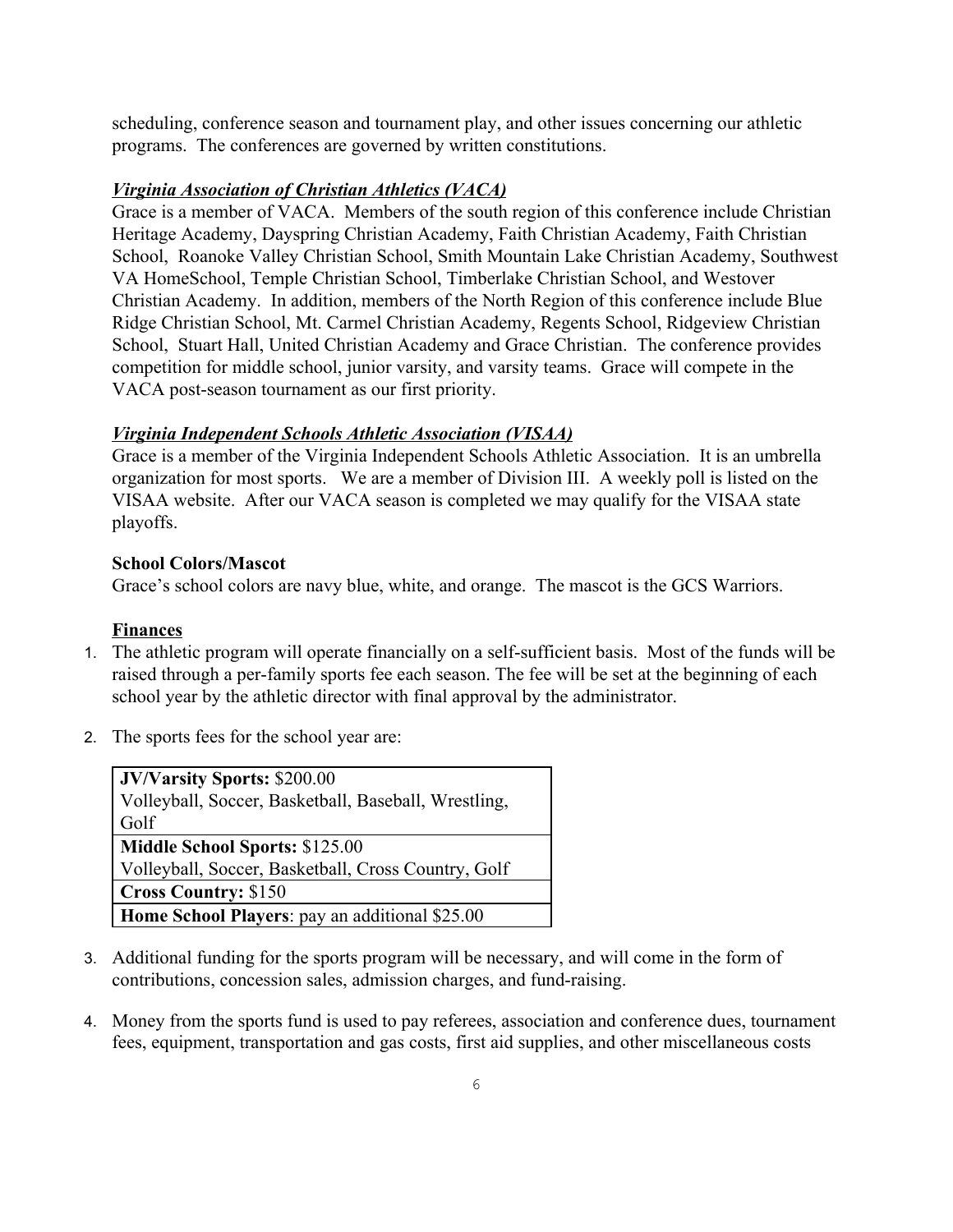related to the sports program.

#### **Guidelines for Structuring of Teams**

It will be the goal of our program to place students on teams that will provide them with the best environment to develop emotionally, socially, physically and spiritually. We will do all possible to avoid advancing younger athletes to higher levels of competition than they are ready for, even if their sports skills may be more advanced than most in their age group. While the following guidelines will need to remain flexible, they represent a general rule of thumb to which we will try to adhere:

| <b>Boys' Soccer -</b> | Varsity: 8 <sup>th</sup> -12 <sup>th</sup> Grade                       |
|-----------------------|------------------------------------------------------------------------|
|                       | Middle School (Coed): 6 <sup>th</sup> -8 <sup>th</sup> Grades          |
|                       | ES Soccer (Coed): 3rd-5th Grades                                       |
|                       | <b>Girls' Volleyball</b> – Varsity: $8th$ -12 <sup>th</sup> Grade      |
|                       | Junior Varsity: 8 <sup>th</sup> -10 <sup>th</sup> Grades               |
|                       | Middle School: 6 <sup>th</sup> -8 <sup>th</sup> Grades                 |
|                       | <b>Boys' Cross Country</b> – Varsity: $8th$ -12 <sup>th</sup> Grades   |
|                       | Middle School: 5 <sup>th</sup> -8 <sup>th</sup> Grades                 |
|                       | Girls' Cross Country – Varsity: $8th$ -12 <sup>th</sup> Grades         |
|                       | Middle School: 5 <sup>th</sup> -8 <sup>th</sup> Grades                 |
|                       |                                                                        |
|                       | <b>Boys' Basketball</b> – Varsity: $8th$ -12 <sup>th</sup> Grades      |
|                       | Junior Varsity: 8 <sup>th</sup> -10 <sup>th</sup> Grades               |
|                       | Middle School: 6 <sup>th</sup> -8 <sup>th</sup> Grades                 |
|                       | Junior: 3rd-5 <sup>th</sup> Grades                                     |
|                       | Girls' Basketball - Varsity: $8th$ -12 <sup>th</sup> Grades            |
|                       | Junior Varsity: 8 <sup>th</sup> -10 <sup>th</sup> Grades               |
|                       | Middle School: 6 <sup>th</sup> -8 <sup>th</sup> Grades                 |
|                       | Junior: 3rd-5 <sup>th</sup> Grades                                     |
|                       | <b>Boys' Wrestling</b> - Varsity: $8th$ -12 <sup>th</sup> Grades       |
| Girls' Soccer –       | Varsity: 8 <sup>th</sup> -12 <sup>th</sup> Grades                      |
|                       | Middle School: 6th-8th Grades                                          |
| Boys' Baseball –      | Varsity: 8 <sup>th</sup> -12 <sup>th</sup> Grades                      |
|                       | Junior Varsity 7th-10th Grades                                         |
|                       | <b>Boys' and Girls' Golf</b> – Varsity: $8th$ -12 <sup>th</sup> Grades |
|                       | Middle School: 6 <sup>th</sup> -8 <sup>th</sup> Grades                 |

Exceptions to these guidelines will be made only when the parents, coaches and athletic director believe it will be in the athlete's best interests.

The makeup of each team will be determined by the head coach with input from the Varsity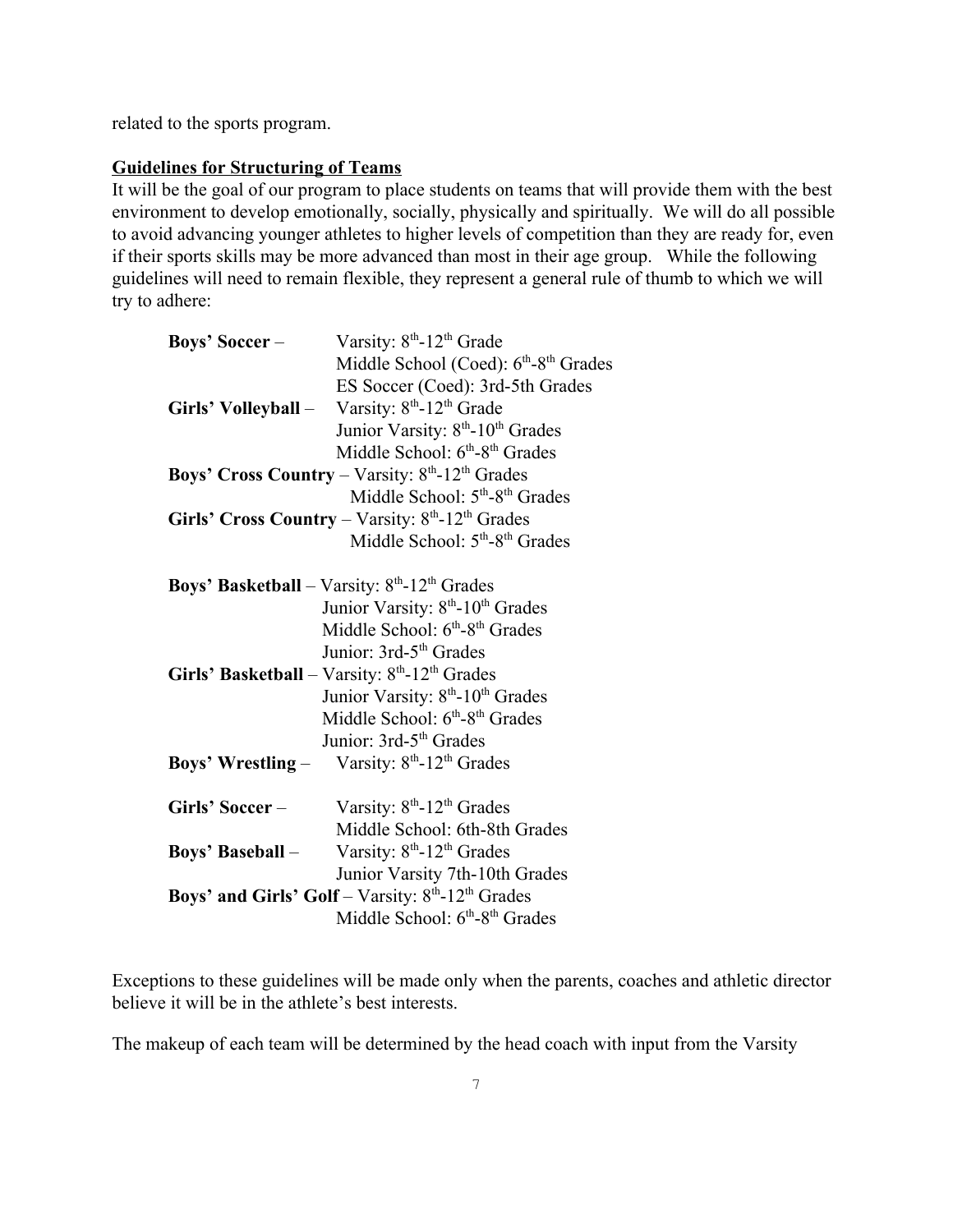Coach and the Athletic Director.

#### **Sign-ups**

In order for the athletic director and coaches to plan, there will be a preliminary sign-up sheet posted before every season. Before the season starts, notice will be given to all players via email about the first practice and/or tryouts.

#### **Season Start Dates**

As per conference rules, the fall season will not begin before August 10. The winter season begins November 1, and the spring season begins March 1.

#### **Playing Time**

The following guidelines are established concerning game time for the athletes at the various team levels:

*Middle School* – each player should get playing experience in each game.

*Junior Varsity/Varsity* – while coaches at both levels should do all possible to reward athletes with as much playing time as possible, the coach will play to win by using his judgment in placing what he feels to be his best team in the playing arena. Much is to be learned both by those who play more and those who play less in terms of putting the interests of the team above those of individual players. This dynamic of playing time provides a real life experience for our athletes in this regard.

#### **Practices**

In general, the number of practices per week in preseason and the number of games/practices per week after games start will be as follows:

> *Varsity*: 5 per week *Junior Varsity*: No more than 5 per week *Middle School*: No more than 4 per week

Once the games begin, the number of games/practices per week will be as follows:

*Varsity*: 5 per week *Junior Varsity*: 4-5 per week *Middle School*: 3-4 per week

Practices may be scheduled on Saturdays. Practices scheduled over holiday breaks will be optional for those who will be traveling and out of the immediate area.

Coaches should be sensitive to players who attend church services/youth group on Wednesday evenings and work in a flexible manner with players. As a guideline, MS and JV practices will be limited on Wednesday nights.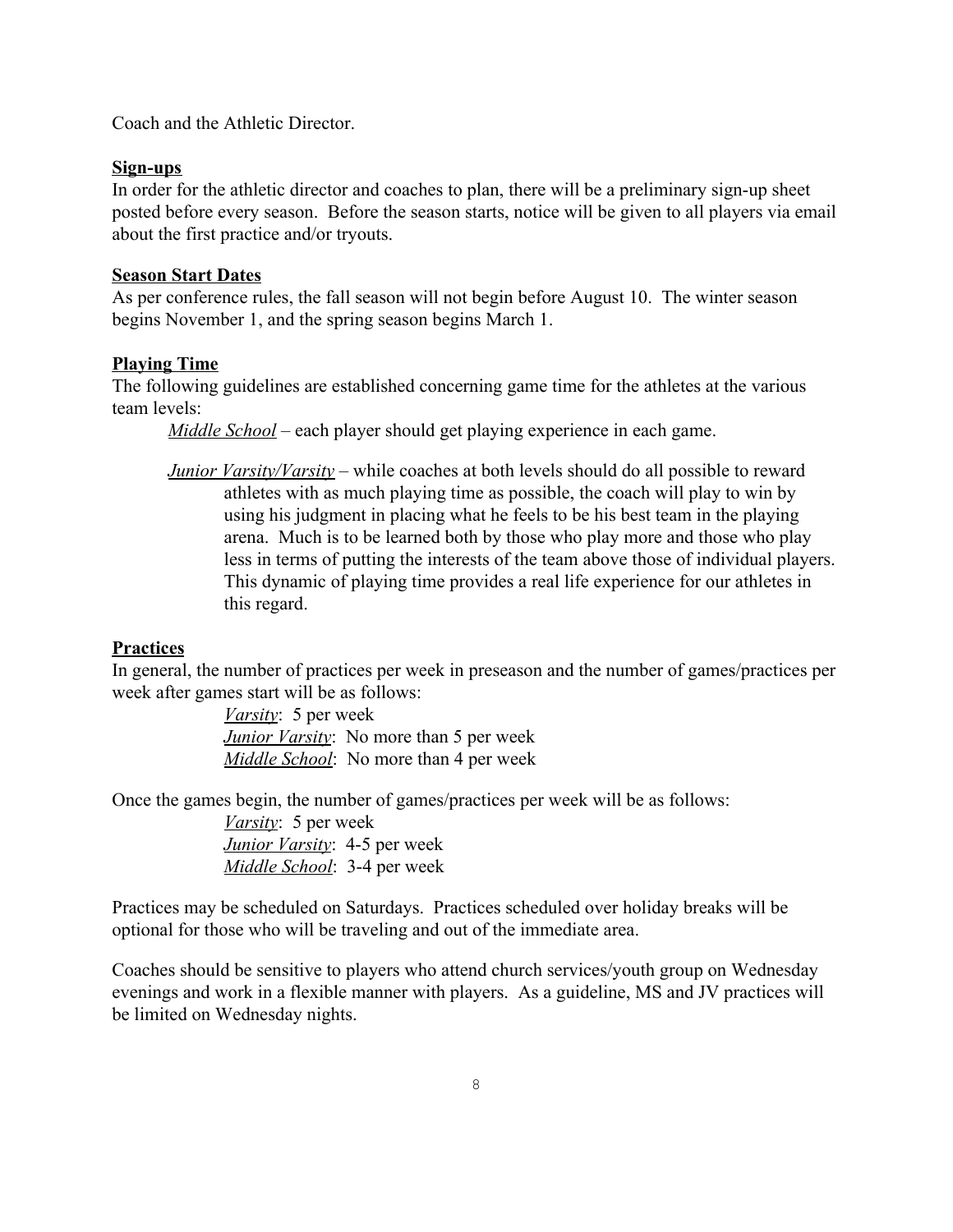#### **Commitment to Team**

Athletes should agree to commit to the team, as their commitment affects coaches, their teammates, our school, and other schools. If an athlete quits the team, that student will not be allowed to try out for any other sport that particular year. Some circumstances may arise that are beyond the student's control; this will be taken into account by the coach and athletic director. Students should not participate in another team during the GCS season in which they are playing. In some cases they may do so, with the permission of the Athletic Director. If they are on a team not at GCS, the GCS team takes priority over the other team.

#### **Parent Communication with Coaches**

If an athlete has a concern with the coach, he/she should talk to the coach and work out the issue. If it cannot be worked out, then the parent should set up a meeting with the coach to discuss the issue. If the issue cannot be resolved, please bring the concern to the athletic director. Parents should not approach Coaches during or directly after a game/match. They should request a meeting no earlier than 24 hours after said game/match.

## **REQUIREMENTS FOR PARTICIPATION**

#### **Eligibility**

1. All athletes must be full-time students in order to participate in sports. Home school students will be considered in sports that are allowed in the VACA Conference, Home school students will be invited to play on GCS teams if there are openings, not filled by GCS students. Home school students will be allowed to try out each year, IF there are openings not filled by GCS students. Once they are a member of the team they are to be considered a student in regards to playing time. VACA limits the amount of Home school students per team to the following:

> Soccer – no more than 4 per team Volleyball – no more than 3 per team Basketball – no more than 3 per team Baseball/softball – no more than 4 per team Golf – no more than 2 per team Cross country – no more than 3 per team

- 2. Grace Christian School will abide by eligibility requirements as outlined in the conference constitutions.
- 3. If a player misses a portion of the preseason practices, the coach and athletic director will decide when the athlete is eligible to begin participating in games.
- 4. It is considered a privilege for students to be able to represent their school through participation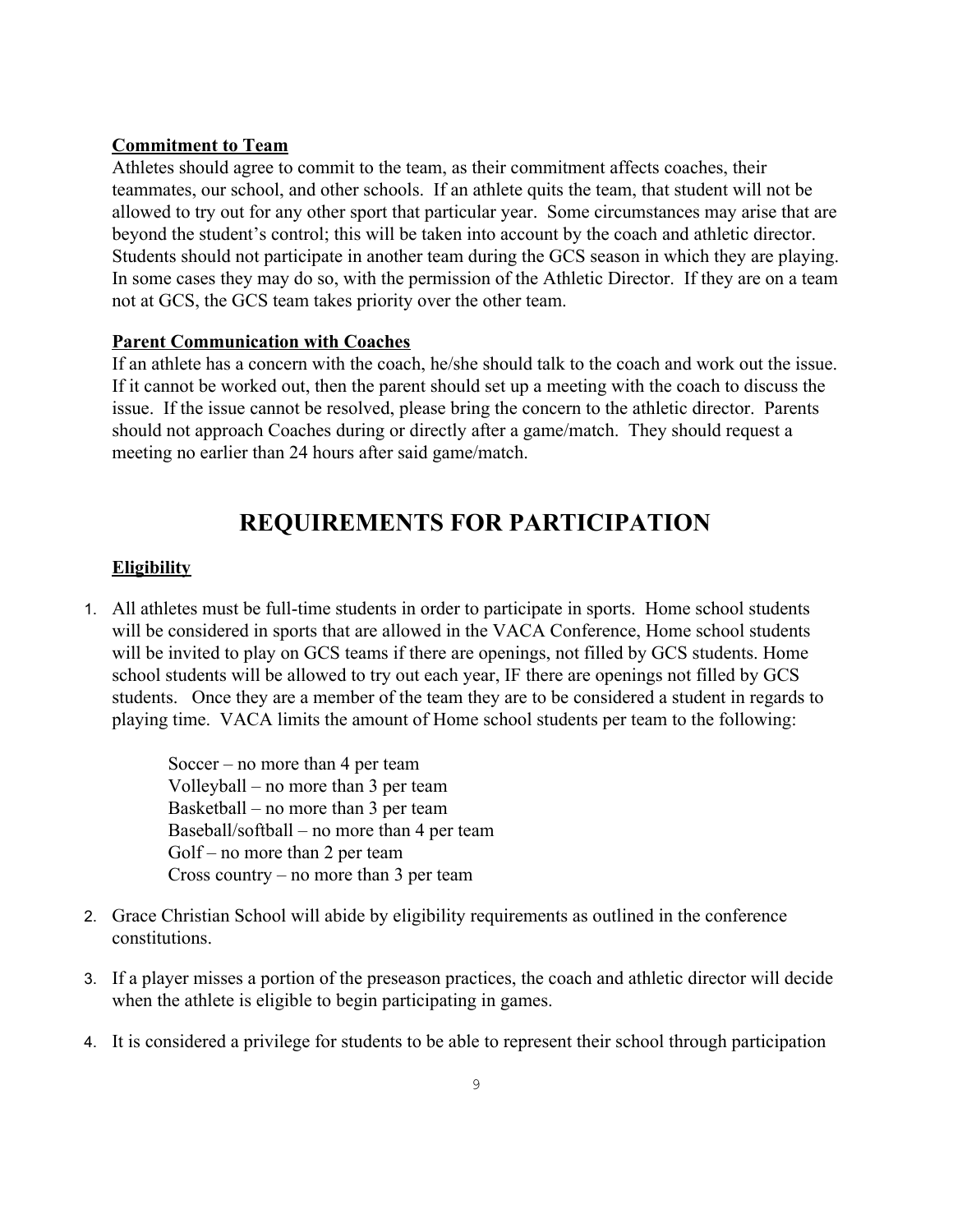in athletic and other extracurricular activities. However, such participation is predicated upon each student fulfilling his/her primary responsibilities in everyday school affairs. Students who fail to consistently abide by basic school policies, respect attendance and punctuality guidelines, and maintain responsible classroom performance standards may lose their eligibility to participate in athletic and extracurricular activities. When such concerns are raised, the principal will consult with relevant staff in order to evaluate a student's eligibility for extracurricular/athletic participation.

#### **Practice and Game Attendance**

- **1.** Athletes are expected to attend all practices and games except for illness or an important family trip. Routine doctor and dental appointments should not be scheduled during practice and games. Athletes should notify their coach as far in advance as possible if he/she plans to miss practice.
- 2. If a student athlete misses a game(s) or practice(s) due to a planned "pleasure" trip, the athlete will need to give prior notice to the coach of the trip and understand that playing time will decrease for a period of time as to allow the other players who continued to come to practices a fair amount of playing time.
- 3. Punctuality is important. Players are expected to be on time for all practices and games. The coach will communicate to players the consequences of tardiness.
- 4. If a player must miss a practice due to illness, he/she should contact the coach and let him/her know directly. Most coaches have voicemails, cell phones, etc. If the coach cannot be reached, communication should be made to the Athletic Director. Students should not ask fellow teammates to relay messages to coaches through teammates except in extenuating circumstances.
- 5. If a player has an injury (sprained ankle, etc.) he/she will be expected to attend all practices and games unless arrangements are made with the coach. Injured players should dress in game day attire (or warm-ups where appropriate) and sit on the bench with the team during a game.
- 6. Students should be at school by  $4<sup>th</sup>$  period in order to be able to practice or participate in a game unless other arrangements have been made with the athletic director.
- 7. Students returning from athletic trips or late night games are expected to be on time for school the next day, unless given special permission by the Athletic Director.
- 8. Students are discouraged from participating on another sports team at the same time during a Grace sports season. If a student chooses to do so, he/she must give priority to the GCS team commitment over the other team unless satisfactory arrangements have been made in advance with the coach. For example, a GCS soccer player cannot miss GCS soccer practice for a travel team game.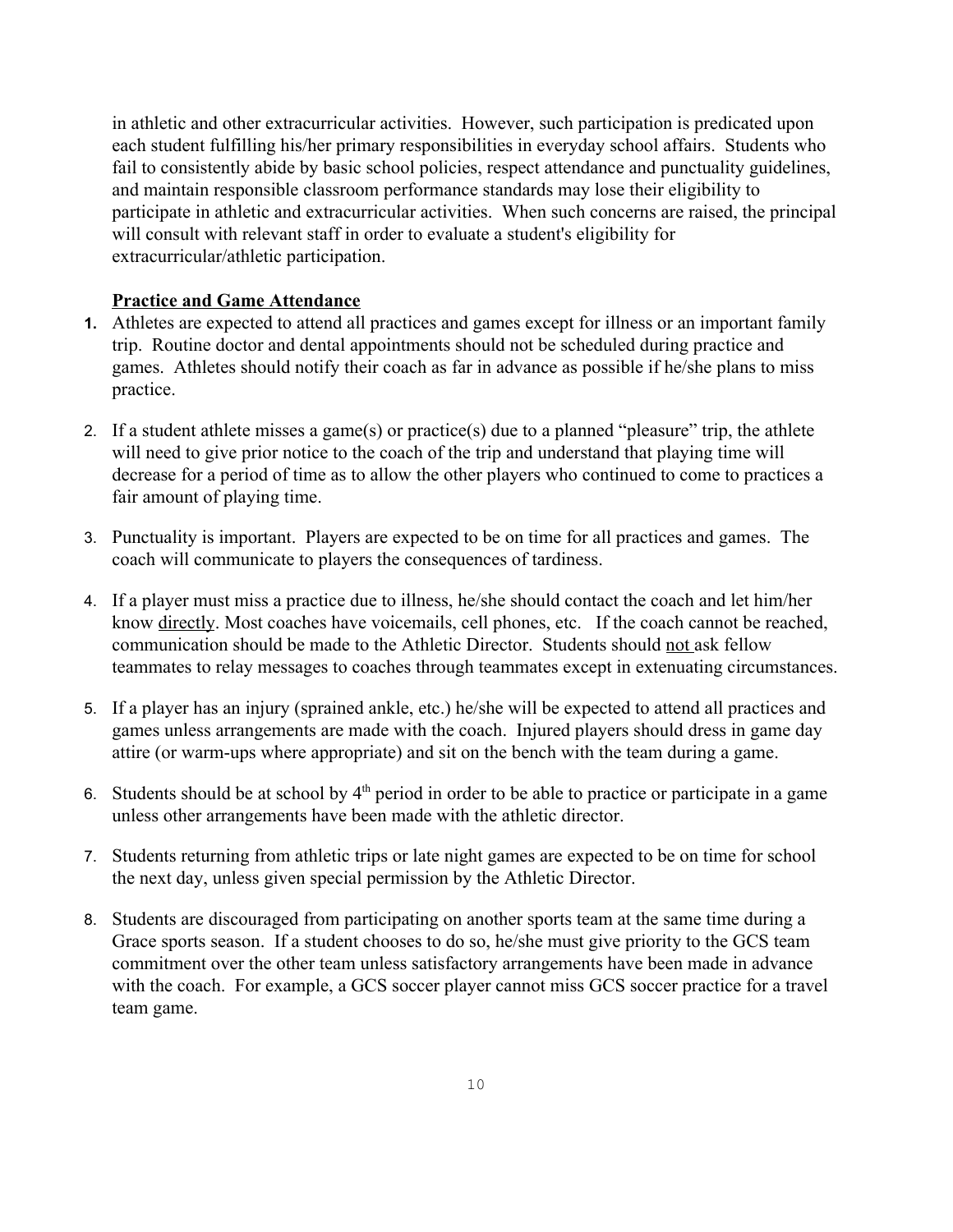#### **Academics**

Student athletes are expected to maintain reasonable academic performance in order to maintain eligibility for sports participation. If the Athletic Director (Middle School) or Principal (High School) determines that a student is not maintaining reasonable grades or is incomplete in assignments, she may refer the matter to a committee who has the authority to place the athlete on academic probation or temporarily suspend him/her from the team.

If a student athlete receives a work detention, it will be the athlete's responsibility to contact the coach in the event the detention interferes with a scheduled practice. Athletes may reschedule detentions directly with the Athletic Director (Middle School) or the Principal's Office (High School) if there is a conflict with a game. However, this must be done in advance of the game day. Multiple detentions may result in suspension from a team.

#### **Game Day Attire**

Students must "dress up" on game days. Student Men will wear shirts, slacks and ties, and ladies will wear dresses or skirts and blouses. Students will not be permitted to participate in games on days they are not in compliance with this dress guideline. Athletes in Middle School have the following options:

**Boys**: Dress shirt, pants and tie or GCS field trip polo shirt and khaki pants. **Girls**: School appropriate dress, skirt, and top or GCS field trip polo shirt and khaki pants or skirt.

Students represent Grace Christian when they are traveling to and from an athletic event. The student athletes are to wear athletic clothing chosen by the coach/AD on longer trips.

On days of home games, athletes are expected to arrive at the gym in game day attire OR complete uniform. After a game, athletes should stay in uniform or they may change back into their game day attire.

#### **Medical Forms**

All athletes are required to have a physician complete the GCS Sports Physical Form and Medical Release Form before they are allowed to participate in sports practices and games. Forms should be turned in to the school office. The physical must be completed after May 1 for the upcoming school year. The physical will cover the athlete for the entire calendar year. Any athlete who has not turned in a completed signed physical form and first aid form may not play or practice.

#### **Use of Tobacco, Alcohol, Drugs, or Profanity**

Use of tobacco, alcohol, or drug products will result in automatic dismissal from any GCS sports team. In addition, students who use profane or abusive language, or demonstrate unacceptable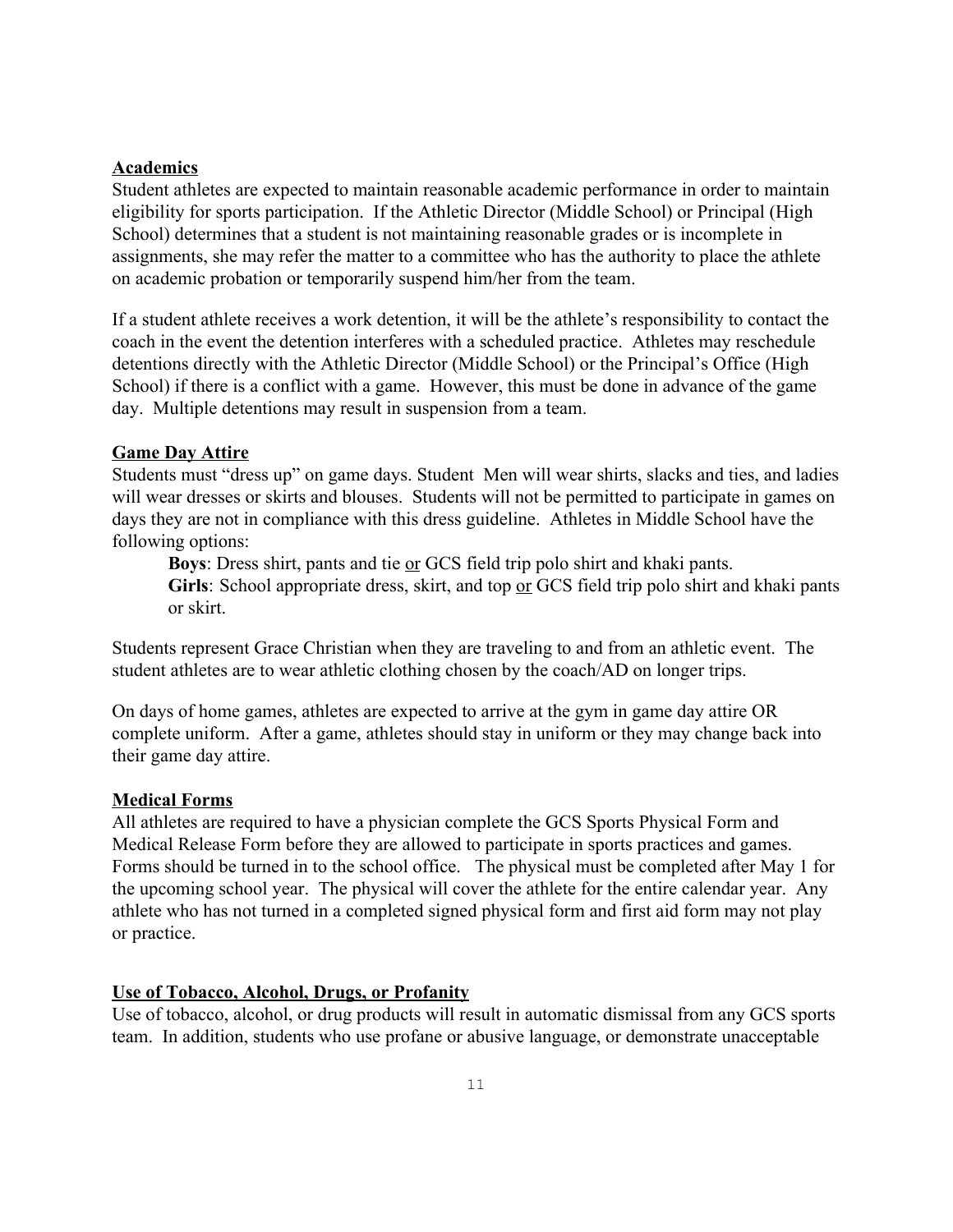behavior will be subject to suspension as determined by the coach, athletic director, and administrator.

#### **Preseason Meeting**

At least one parent of each athlete should attend a scheduled pre-season meeting with coach and athletic director.

#### **Commitment Form**

Athletes may not participate in GCS athletics until they have read and signed both the Student Commitment Form and the Uniform Guideline form and returned both to the athletic director. Parents must read and sign the Parent Commitment Form and the Uniform Guidelines form. These forms are given to parents and students at the beginning of the sports season.

### **TRANSPORTATION**

#### **Transportation to Practices**

In sports where the Activities Center is used, athletes may be shuttled via school bus to the gym for after school games and practices.

During the soccer season, athletes are to walk to the VSDB soccer field for games and practices in pairs.

#### **Away Games**

- 1. As a general rule, athletes will be transported to away games via school bus driven by a school-approved and CDL-licensed driver. In addition, athletes may be transported in private vehicles driven by parents/school staff. When transported by private vehicle, all drivers should meet school criteria to serve as an approved driver and fill out Approved Driver Form (on file in the school office). Students are not to travel in 15-passenger vans.
- 2. In no cases are unauthorized personnel to be allowed to drive any school vehicle or transport GCS athletes in private vehicles on school trips unless pre-arranged by the athletic director. Students are not authorized to drive school vehicles.
- 3. Students are not allowed to drive private vehicles transporting other students without written parental permission for that event and cleared by the athletic director.
- 4. Players will ride as a team in school vehicles to and from games unless a special situation, approved by the coach, warrants a player riding with his/her parent. Players may not leave away games with other student(s) or student drivers.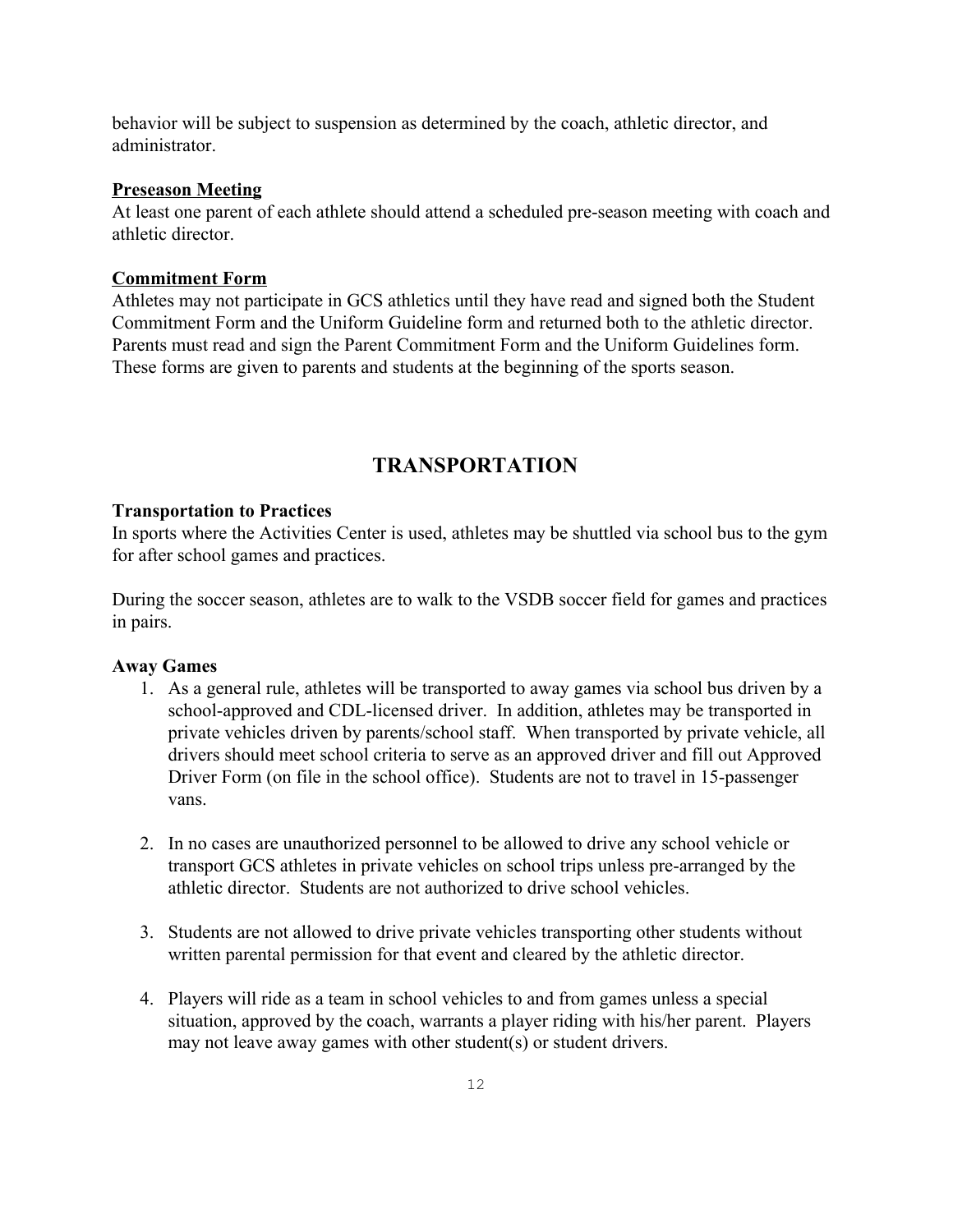- 5. In no case should any vehicle be loaded beyond capacity. Each driver is to ensure that all passengers are seat-belted and their conduct appropriate to the safety of the students during the trip. Any student behavioral problems should be reported immediately to the coach and/or athletic director.
- 6. Drivers should not exceed the posted speed limit.
- 7. Buses will either return to the middle school, high school, or Activities Center. Please call the Sports Information Line for time and location of bus arrival.

#### **Bus Behavior**

Athletes represent Grace Christian School – whether on the court or traveling "down the road." When traveling to away games on a school bus, the following guidelines should be adhered to by players:

- **Electronic Devices:** 
	- Cell phones as well as any other electronic communication devices may not be used on GCS buses/vans, or at away games. The only exception to be made is for students to contact their parents about arrival time, with Coaches permission. Please refer to the school's **Electronic [Communication](http://www.gcswarriors.org/editoruploads/files/2018-2019%20Updates/MS-HS_Cell_Phone_Policy___Contract_2019-2020__2019-06-24_(1).pdf) Device Policy & Contract**, which all middle and high school students and parents sign at the beginning of each school year.
	- Players should not stand while the bus is moving.
	- No hands, heads, or talking out the bus windows.
	- No throwing of any object outside of the window or in the bus.
	- Students are to enter and exit from the front of the bus only.
	- Only drinks with caps/tops may be brought on the bus.
	- Coaches are to ensure that the team thoroughly cleans the vehicle in which they were riding upon return to the school. All team members should be involved in this clean-up process. This includes sweeping out the bus. No team member is to be dismissed from the dismissal area until the coach has inspected the vehicle and declared it clean.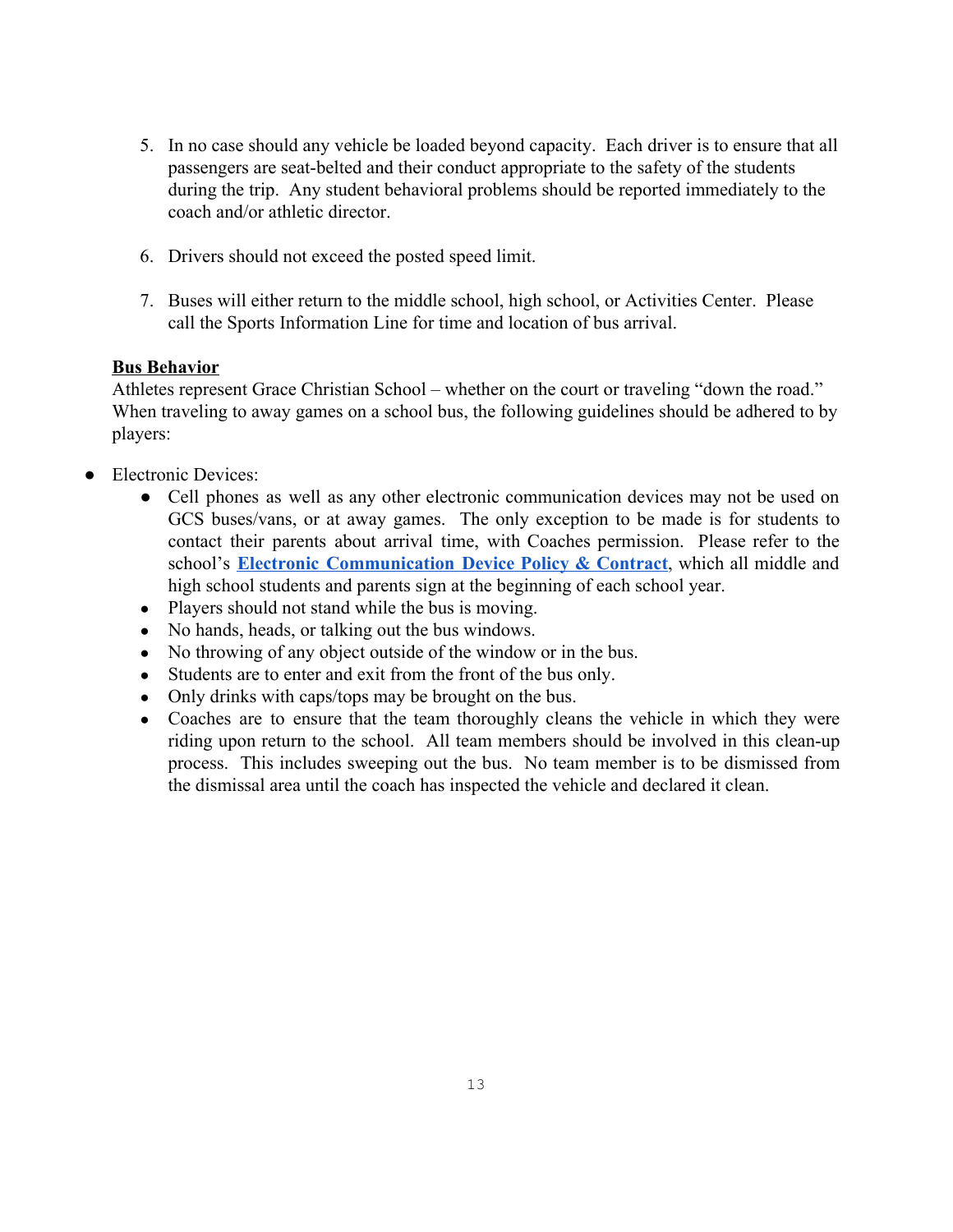## **COMMUNICATION**

#### **Sports Packets**

A packet with information about each season will be distributed to each parent at the pre-season meeting with the Coach, or Athletic Director. This packet may contain game schedules, hospitality and/or concession schedule, information on rosters and other pertinent information about the season.

#### **Sports Update**

During the sports season, updates will be posted on the GCS Website and/or e-mails will be sent each week updating parents and players on the practice and game schedules of the following week. POSTPONEMENTS/CANCELLATION WILL BE UPDATED BY 12 NOON WHEN POSSIBLE. Please check for communication and or updates to website frequently.

#### **GCS Website**

The games schedules each season will be posted on the GCS website - [www.gcswarriors.org.](http://www.gcswarriors.org/)

#### **Directions to Games**

To find directions to all away sporting events, visit the team page on the school website ([www.gcswarriors.org\)](http://www.gcswarriors.org/) and click event on schedule. From the new window, select "Map to Location" in the lower right corner.

## **TEAM PICTURES**

Team pictures will be taken each season on a predetermined day. Order forms will be sent home at the beginning of each season for team pictures, which will be taken by a local photographer. Parents may choose from a variety of package sizes. Pictures will be delivered at the end of the season. Checks will be made payable directly to the photographer.

## **CONCESSIONS/HOSPITALITY**

Parents will all be part of the Concessions/Hospitality Committee. A schedule will be sent home at the beginning of each season with a rotating parent schedules and duties. All efforts will be made to exempt Coaches from working concessions, but exclusions may apply if our teams are small.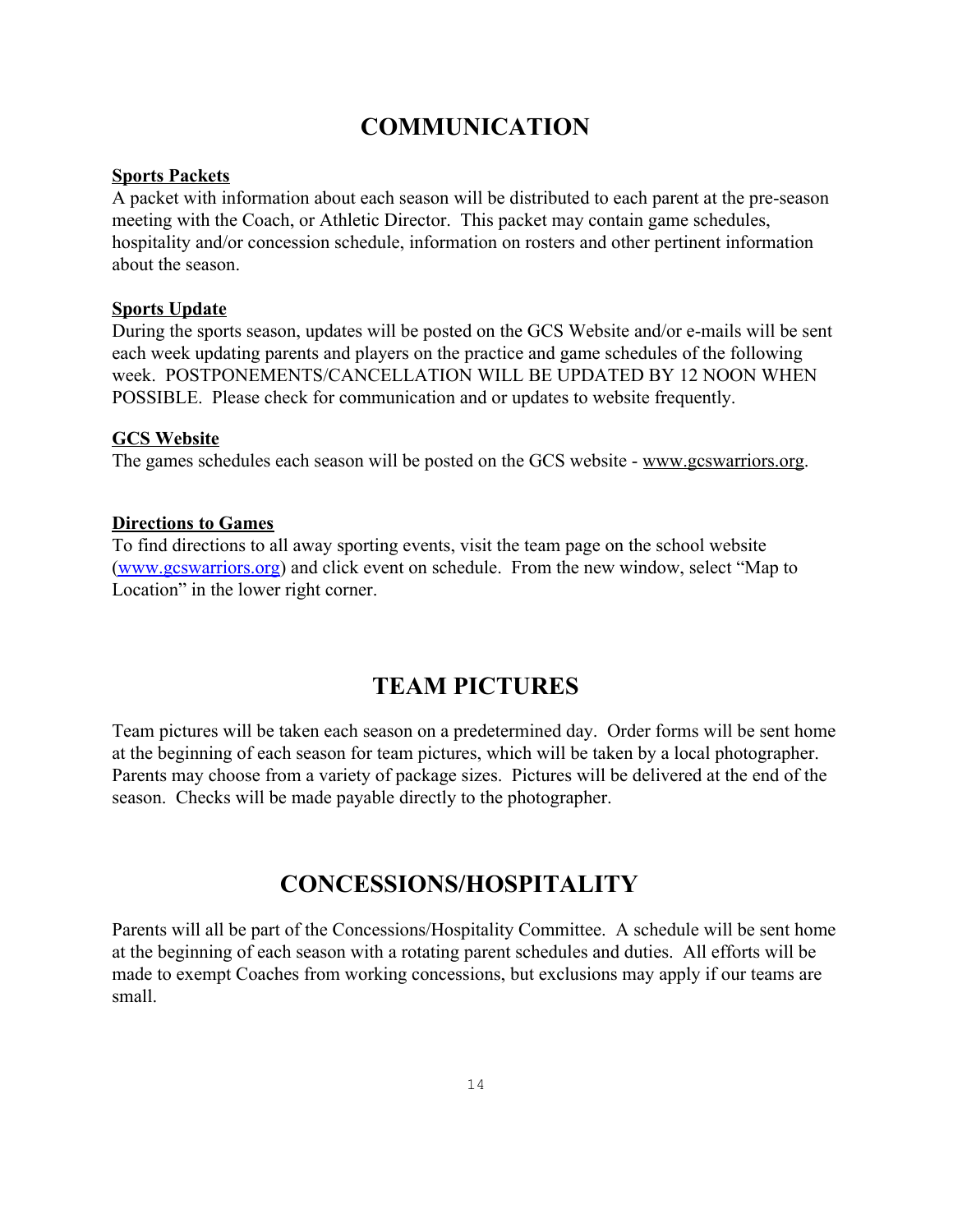## **MEALS**

On days when an away game falls on a school night (Monday-Thursday), athletes are encouraged to pack a supper. If concessions are available at the host school, parents may want to send money for concessions.

On Friday nights and Saturdays, the team may stop to eat on return trips as arranged by the coach. Coaches should inform the players of the dinner plans before game day to allow students to bring extra money.

## **TEAM MANAGERS**

Team managers must be approved by the Athletic Director. Team managers will be considered part of the team and will be treated in all respects as a team member.

Team managers should attend all home and away games. Managers are responsible for water bottles and/or coolers/cups. The coach should give each manager a list of additional responsibilities, such as helping keep stats, helping with first aid supplies, ice, etc.

Managers should wear school-issued polo shirts with Warrior logo on game days. Managers may also wear game day attire while "on the bench."

All school and athletic policies apply to the team managers.

## **TEAM CAPTAINS**

Team captains will be appointed by the coaches.

Qualities of team captains should include leadership, knowledge of the game, dedication, and commitment.

Coaches will communicate to captains a list of what is expected, responsibilities, etc.

It will be the responsibility of the team captain(s) to meet with his/her team to decide how much to spend and what gift to give the coach(es) at the sports banquet.

## **SENIOR GAME**

One of the last home varsity games of each season will be designated as the "Senior Game." Senior players will be recognized at a time suitable to the coach (before game, at halftime, after game). Seniors and their parents should come to center court or field as a short description of player's accomplishments are read by an administrator, athletic director, or other designated person. In addition, comments from teammates and coaches about each player can be shared at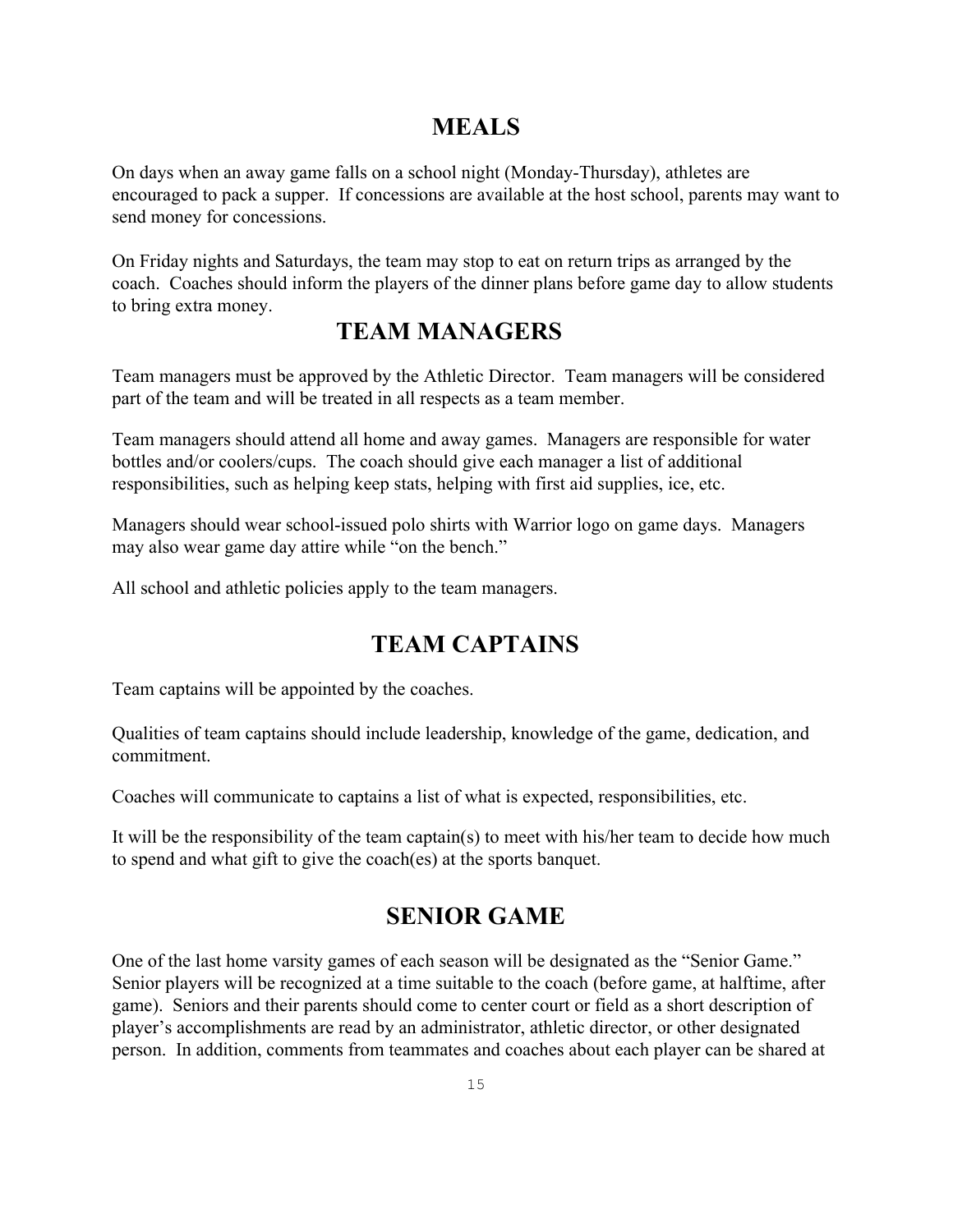this time. Seniors will present their parents with a flower (provided by the sports department) and a key chain will be presented to the seniors (provided by sports department). The keychain will be engraved with name of player.

## **SPORTS BANQUET/CELEBRATION**

A sports banquet will be held at the end of each season to honor junior varsity and varsity athletes. A committee will meet to decide whether the banquet is to be potluck, catered, a dessert banquet, etc. Parents and athletes should RSVP in a timely manner so that the banquet committee has an estimate of the number attending. If a formal banquet is held, students are to dress in game day attire. All athletes are expected to attend.

Middle school coaches should organize, with the help of parents, an informal "end of season" gathering for athletes and families. At this time, a certificate of participation for all middle school players will be given out.

#### **Presentations**

Each junior varsity coach should limit his presentation to fifteen minutes; varsity coaches should strive to limit their talk to twenty minutes. Each coach should speak about his/her team and individual accomplishments. After each of the coaches' presentations, the captain or other team members will have an opportunity to thank their coach and give out "team gifts" to coaches. Coaches are encouraged to have an informal "get together" with their team prior to the banquet to give out gag gifts, etc.

#### **Varsity Letter Qualifications**

Athletes will receive an athletic letter at the completion of his/her first varsity year in a particular sport. A pin will be given for every year after that. Students not lettering will receive a Certificate of Participation.

The head coach has the prerogative to issue or withhold a letter for extenuating circumstances such as early season injuries, team or league violations, etc. In all cases, students must complete the season as a member of the team in order to letter. In cases of special circumstances, each situation will be reviewed by the Athletic Director.

Criteria for Lettering for each sport:

- Students must have completed the entire season.
- Student must attend practices and games unless excused by the coach.
- All equipment must have been turned in.

Exception: A senior in good team standing who has not received a letter in that sport may be granted a letter.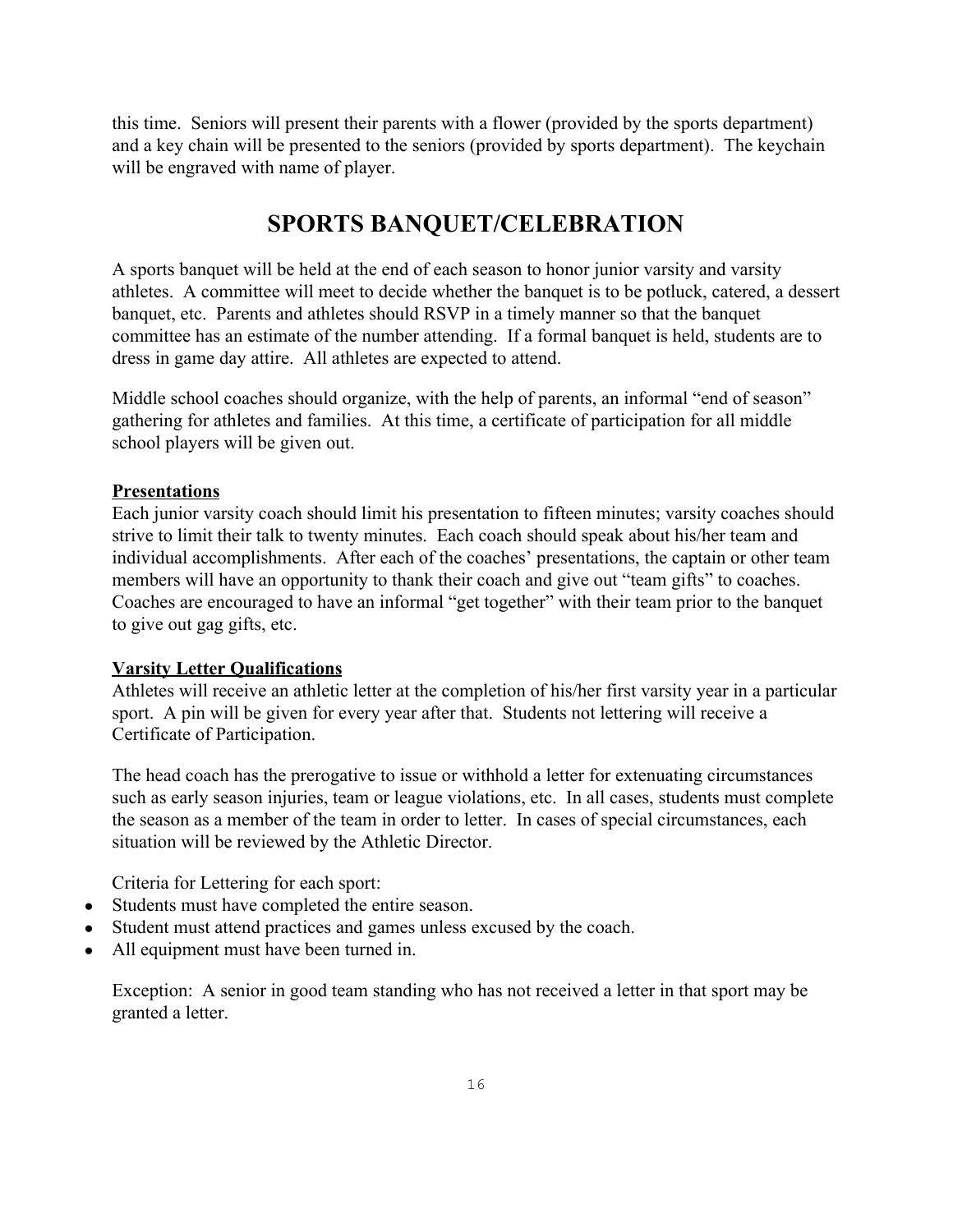## **UNIFORMS**

Teams wear uniforms to show unity. Athletes are required to wear uniforms issued to them. Teams are not allowed to independently purchase additional or different items to be worn as part of the team uniform *unless approved by the athletic director.*

- Uniform replacement will be rotated each year  $-$  as finances allow  $-$  among the sports' teams.
- These uniforms are to be cared for by athletes and returned in good condition at the end of each season.

Some uniform items will need to be purchased by players in each sport, including shin guards, cleats, and soccer socks (soccer); knee pads, socks, and court shoes (volleyball); baseball cap (baseball); and socks and basketball shoes (basketball).

#### **Purchase of Uniforms/Sports Apparel**

No private purchases of t-shirts, warm-ups, or other apparel to be used by the team is to be authorized unless first approved by the athletic director.

#### **Uniform Guidelines**

Parents and student athletes will be asked to sign and be committed to the Uniform Guidelines for use of team uniforms. These guidelines include the following:

- 1. Athletes are issued uniforms at the beginning of each season.
- 2. Uniforms must be returned in a labeled bag at the end of the season. They should be laundered and in the same condition as they were issued, assuming normal wear and tear. Students will be charged for replacement of any damaged and/or lost uniforms or parts of uniforms. A work detention will be given to athletes who fail to return uniforms when due.
- 3. Uniforms are only to be worn at games. They are not to be worn to practices or any event outside of school. This includes jerseys, shorts, shooting t's, and warm-ups.
- 4. On game days, students should travel to and from games in their game day attire. If a coach gives the team permission, they may travel to and from games in their entire uniforms.
- 5. Uniforms should not be mixed with street clothes. When uniforms are worn, players must be in complete uniform (top and bottom).
- 6. When warm-ups are worn, they are not to drag the ground as this frays hemlines. We would like to make our uniforms last for many years.
- 7. On days of home games, players are to arrive at the gym in either their complete uniform or their game day attire. Students may change back into their school clothes or wear warm-ups after the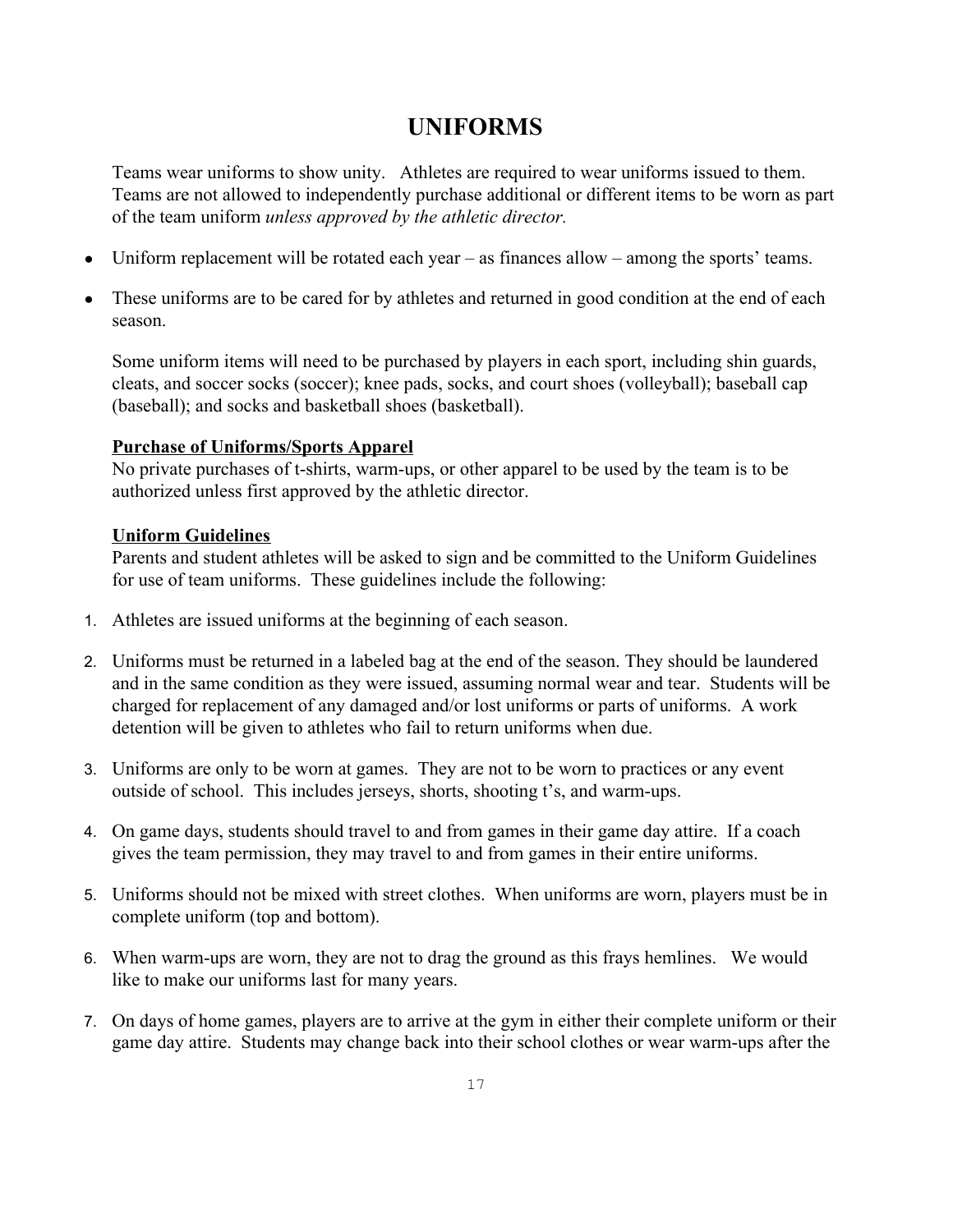game.

- 8. Please follow washing instructions on the tags for uniforms and warm-ups. Please avoid drying any part of uniforms in dryers.
- 9. Jewelry should not be worn during practices and games. This includes bracelets, earrings, watches, and rings. You are responsible for the security of your jewelry if it is worn to a game or practice. (Please do not bring jewelry to scorer's table for safekeeping.)
- 10. Players are encouraged to wear good athletic shoes that protect feet and ankles. All team members must have identical socks.
- 11. Temporary tattoos or other markings on athletes are not allowed. In addition, glitter, excessive makeup, and metal hair clips are not allowed.

#### **Inclement Weather Policy**

On days when school is closed due to inclement weather, there will be no practices or games unless road conditions are deemed safe and there is a clearance from the administrator and/or athletic director. Parents should call the coach for information pertaining to cancellation of games and practices. Coaches may also contact athletes through prearranged plans (phone chain, captains, etc.) Every athlete will receive an email from the Athletic Director.

For teams that practice and play outside during the fall and spring, rainy weather can be a factor. Games and/or practice may be cancelled due to unplayable fields. In case of thunder or lightning, all teams should be removed from the field immediately and a waiting period of 30 minutes should follow before teams are allowed to continue play.

#### **Fields/Gym/Equipment VSDB Field/WHBC Field**

Soccer players and parents are to abide by the rules as set forth by VSDB, or WHBC in regards to their fields. In particular, please adhere to the following guidelines:

- No skateboards are allowed on campus.
- Please park in designated parking spots, NO parking on or near the field at WHBC.
- No dogs or other pets are allowed on soccer fields, this is also the rule at away games.
- Please stay out of the buildings and do not wander around the VSDB, or WHBC campus.
- Bathroom facilities are not available on the campus. (Please use port-a-johns.)
- Fans are to sit on the opposite side of the playing field from the players' bench.